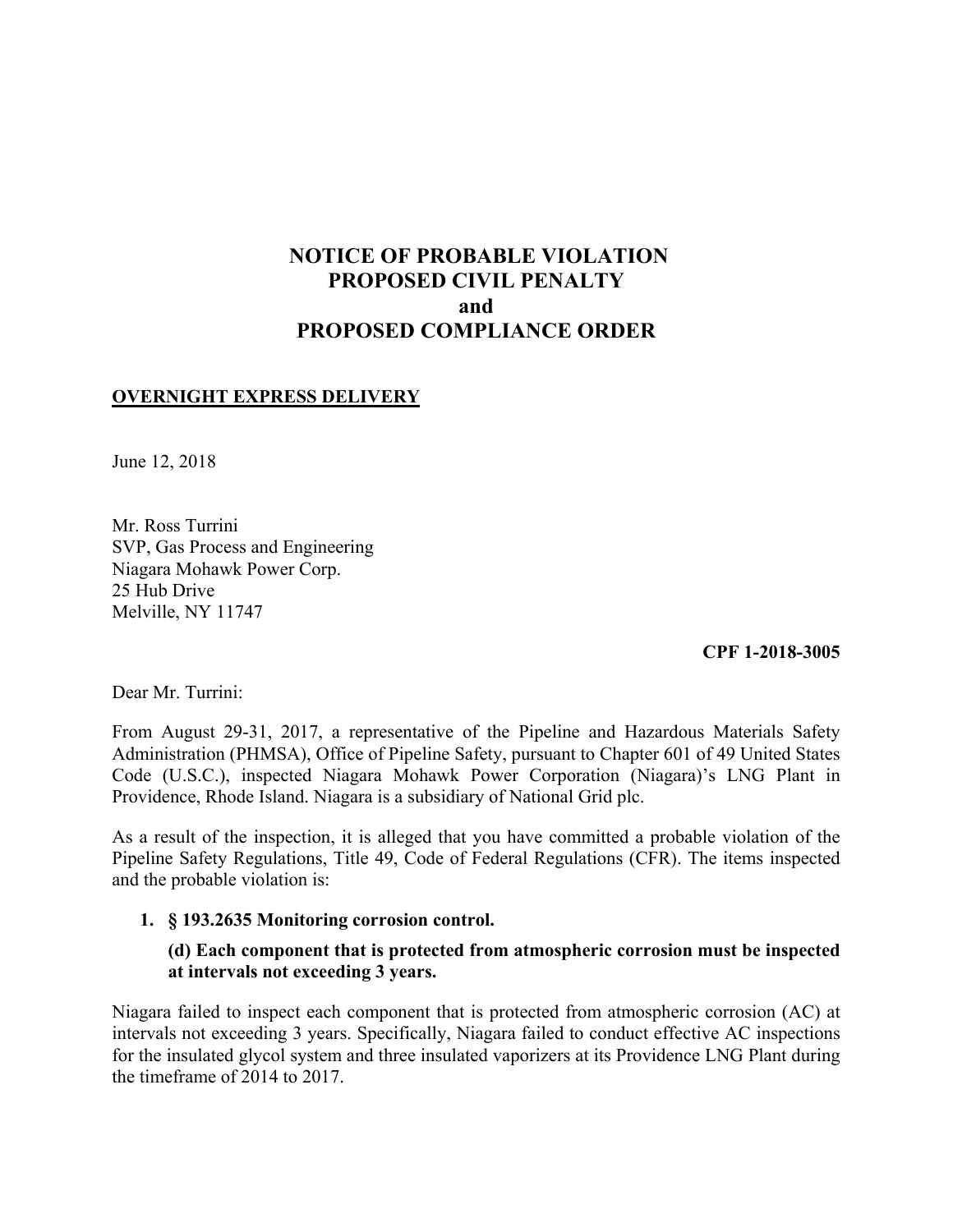During the inspection, the PHMSA inspector reviewed Niagara's LNG Plant, Plant Atmospheric Corrosion Inspection, 17.PR-M5 Rev 9 (Procedure), and its 2014-2017 records of AC inspections.

 specialized preparation or expanded effort to access and evaluate them for evidence of AC. under thermal insulation. Further review of the Procedure revealed lack of similar pathways to The PHMSA inspector performed a field review of the LNG Plant and identified insulation barriers that prevented access to the majority of the glycol system and three vaporizers. The glycol system consisted of 1,650 feet of 8-inch pipe. Inspecting these carbon steel components required Niagara's Procedure failed to provide a pathway for the inspection of carbon steel components access and inspect other components with visual barriers, such as, pipe at supports and areas under disbonded coating.

 The records reviewed demonstrated that Niagara conducted annual AC inspections of its facility. The 2017 records indicated that Niagara did not perform the AC inspections under most of the 8 inch glycol system piping and the three vaporizers due to the insulation barriers. The 2014-2016 Niagara AC inspection records showed inspection results for components under insulation, but there were no records to attest that the insulation had been removed to access and evaluate the carbon steel components. Niagara stated that it had not removed insulation during the AC inspections. Niagara's actions and its procedures present no alternate method to perform the AC inspections.

Therefore, Niagara failed to inspect, at intervals not exceeding 3 years, each component that is protected from atmospheric corrosion, by failing to conduct effective AC inspections of aboveground components under insulation at its Providence LNG Plant from 2014 to 2017.

#### Proposed Civil Penalty

 may not exceed \$200,000 per violation per day, with a maximum penalty not to exceed \$2,000,000 Under 49 U.S.C. § 60122 and 49 CFR § 190.223, you are subject to a civil penalty not to exceed \$209,002 per violation per day the violation persists, up to a maximum of \$2,090,022 for a related series of violations. For violations occurring prior to November 2, 2015, the maximum penalty for a related series of violations. Also, for LNG facilities, an additional penalty of not more than \$76,352 for each violation may be imposed. The Compliance Officer has reviewed the circumstances and supporting documentation involved in the above probable violation and has recommended that you be preliminarily assessed a civil penalty of \$46,700 as follows:

| Item number | <b>PENALTY</b> |
|-------------|----------------|
|             | \$46,700       |

#### Proposed Compliance Order

 Materials Safety Administration proposes to issue a Compliance Order to Niagara Mohawk Power With respect to item number 1, pursuant to 49 U.S.C. § 60118, the Pipeline and Hazardous Corp. Please refer to the *Proposed Compliance Order*, which is enclosed and made a part of this Notice.

#### Response to this Notice

Enclosed as part of this Notice is a document entitled *Response Options for Pipeline Operators in Compliance Proceedings*. Please refer to this document and note the response options. All material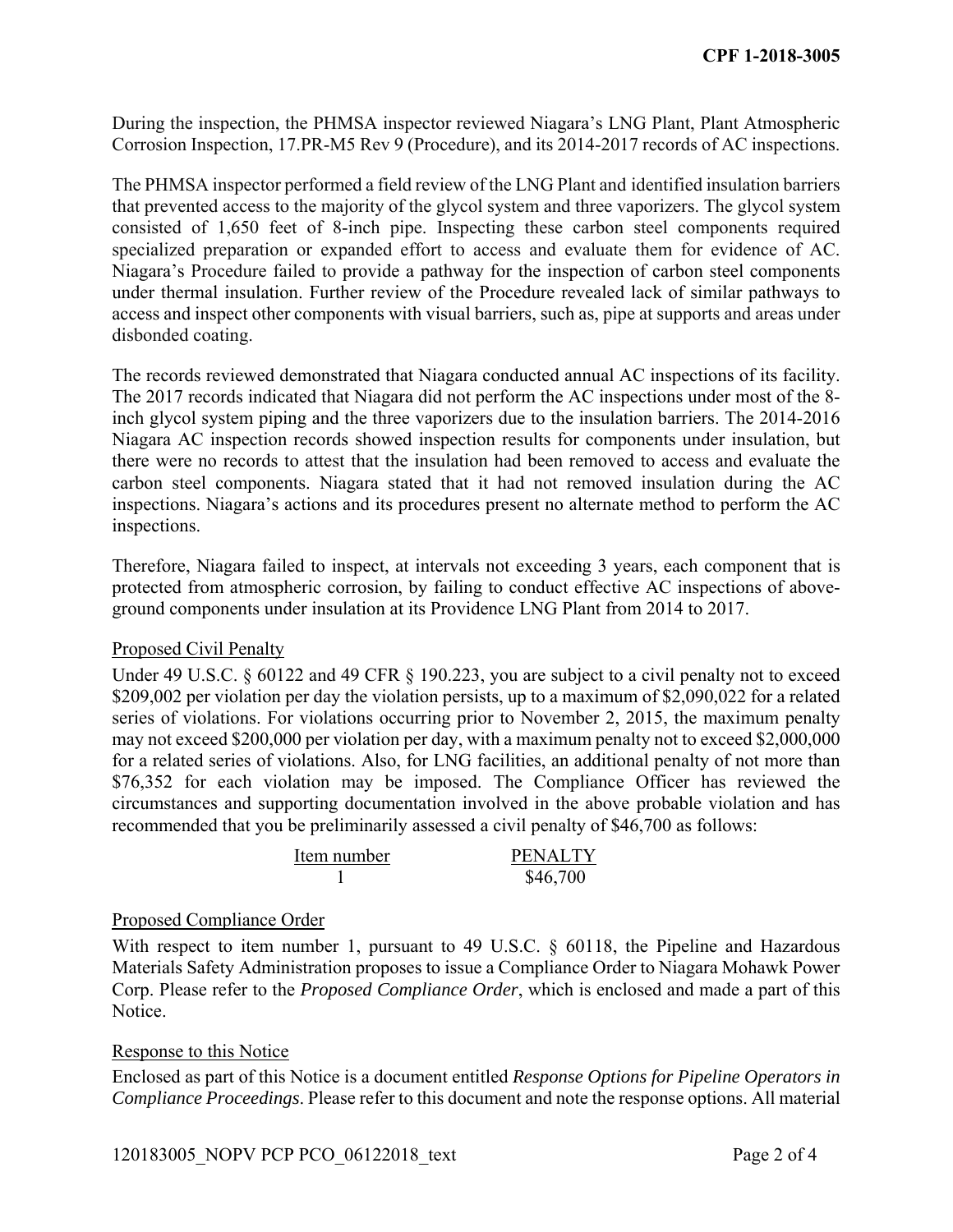you submit in response to this enforcement action may be made publicly available. If you believe that any portion of your responsive material qualifies for confidential treatment under 5 U.S.C. 552(b), along with the complete original document, you must provide a second copy of the document with the portions you believe qualify for confidential treatment redacted and an explanation of why you believe the redacted information qualifies for confidential treatment under 5 U.S.C. 552(b).

 hearing under 49 CFR § 190.211. If you do not respond within 30 days of receipt of this Notice, Following the receipt of this Notice, you have 30 days to submit written comments, or request a this constitutes a waiver of your right to contest the allegation in this Notice and authorizes the Associate Administrator for Pipeline Safety to find facts as alleged in this Notice without further notice to you and to issue a Final Order. If you are responding to this Notice, we propose that you submit your correspondence to my office within 30 days from receipt of this Notice. This period may be extended by written request for good cause.

Please submit all correspondence in this matter to Robert Burrough, Director, PHMSA Eastern Region, 820 Bear Tavern Road, Suite 103, West Trenton, New Jersey 08628. Please refer to **CPF 1-2018-3005** on each document you submit, and whenever possible provide a signed PDF copy in electronic format. Smaller files may be emailed to robert.burrough@dot.gov. Larger files should be sent on a CD accompanied by the original paper copy to the Eastern Region Office.

Additionally, if you choose to respond to this (or any other case), please ensure that any response letter pertains solely to one CPF case number.

Sincerely,

Robert Burrough Director, Eastern Region Pipeline and Hazardous Materials Safety Administration

Enclosures: *Proposed Compliance Order Response Options for Pipeline Operators in Compliance Proceedings*